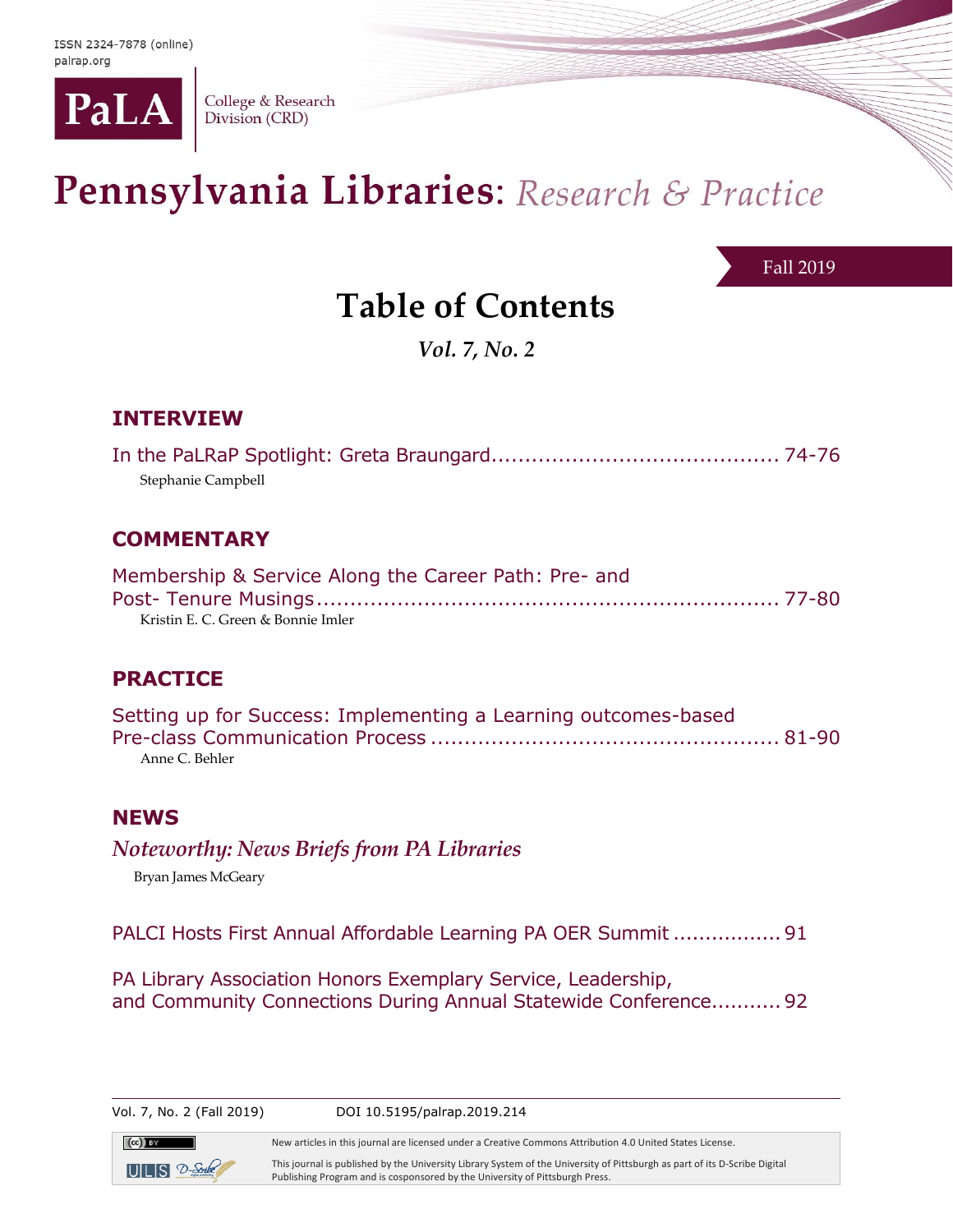| Penn State Harrisburg Library Awarded Gold Star for Library Excellence<br>$\bullet$<br>Hosoi Named Penn State University Libraries Associate Dean for Collections, Research<br>$\bullet$<br>Penn State University Libraries Expansion Now Open<br>$\bullet$<br>Penn State University Libraries Appoints Diversity Resident Librarians<br>$\bullet$ |  |
|----------------------------------------------------------------------------------------------------------------------------------------------------------------------------------------------------------------------------------------------------------------------------------------------------------------------------------------------------|--|
|                                                                                                                                                                                                                                                                                                                                                    |  |
| Libraries Blazing Star-Aligned Trails Throughout Pennsylvania  100                                                                                                                                                                                                                                                                                 |  |
| Library Benefits from Successful Funding Referendum in Hatboro 101                                                                                                                                                                                                                                                                                 |  |
| Two Digital Scholarship Programs Help Temple Throw the Book at                                                                                                                                                                                                                                                                                     |  |
| Carnegie Mellon University Archives Digitize Decades of Mellon                                                                                                                                                                                                                                                                                     |  |